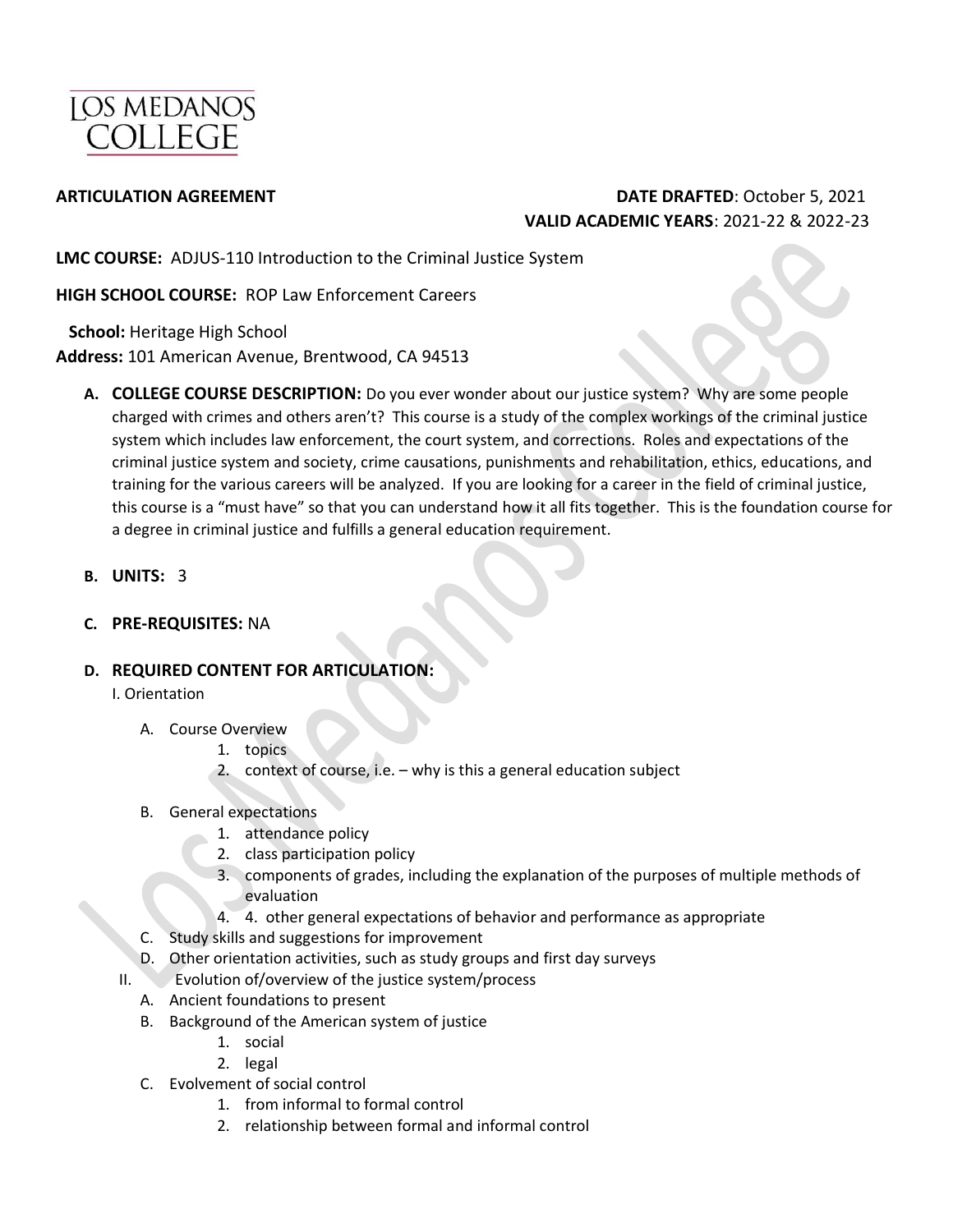- D. Philosophy of contemporary system
- E. Major goals of the criminal justice system
	- 1. crime prevention
	- 2. protecting life and property
	- 3. upholding and enforcing the law
	- 4. dispensing equal justice
	- 5. apprehending offenders
	- 6. assuring victim's rights
- F. Basic requirements of the system
- G. Development, evolution of, and major participants in the subsystems, including the positions of judge, prosecuting attorney, defense counsel
- H. Major subsystems
- III. Explanation of contemporary crime
	- A. Sources of criminal law
		- 1. consensus model vs. conflict model
	- B. Criminology
		- 1. theories of crime causation
		- 2. victimology
	- C. Fear of crime
	- D. Role of discretion in the criminal process
- IV. Scope of crime problem
	- A. sources of crime data
	- B. volume and rates of criminal activity
	- C. overview of criminal justice research methodologies
	- D. crime classification system
- V. Development and structure of law enforcement
	- A. early British and other models
	- B. evolution of law enforcement in the U.S.
	- C. contemporary law enforcement systems, public/private
- VI. Organization and operation of modern law enforcement agencies
	- A. Federal specifically the FBI, BATF, Postal Service, ICE, U.S. Marshal, Homeland Security
	- B. State agencies, specifically CHP, DOJ, DMV
	- C. Local
	- D. Other agencies such as district police, campus police
	- E. Purposes and authority of A, B, C and D
- VII. Role expectations and innovations in law enforcement
	- A. Constitutional provisions of significance to law enforcement
		- 1. all rights guaranteed by the Bill of Rights and the 14<sup>th</sup> amendment of the U.S. Constitution
		- 2. emphasis on order maintenance
		- 3. changes in methodology
- VIII. Structure and function of the judicial system
	- A. Courts
		- 1. Overall goals and functional responsibilities, especially:
			- a. to provide due process of la
			- b. to render fair judgments
			- c. to mete out just punishments; and
			- d. to assure victim's rights
		- 2. Federal court system
		- 3. California court system
	- B. Identification and comparison of the roles of prosecuting attorney and defense attorneys
	- C. Plea Bargaining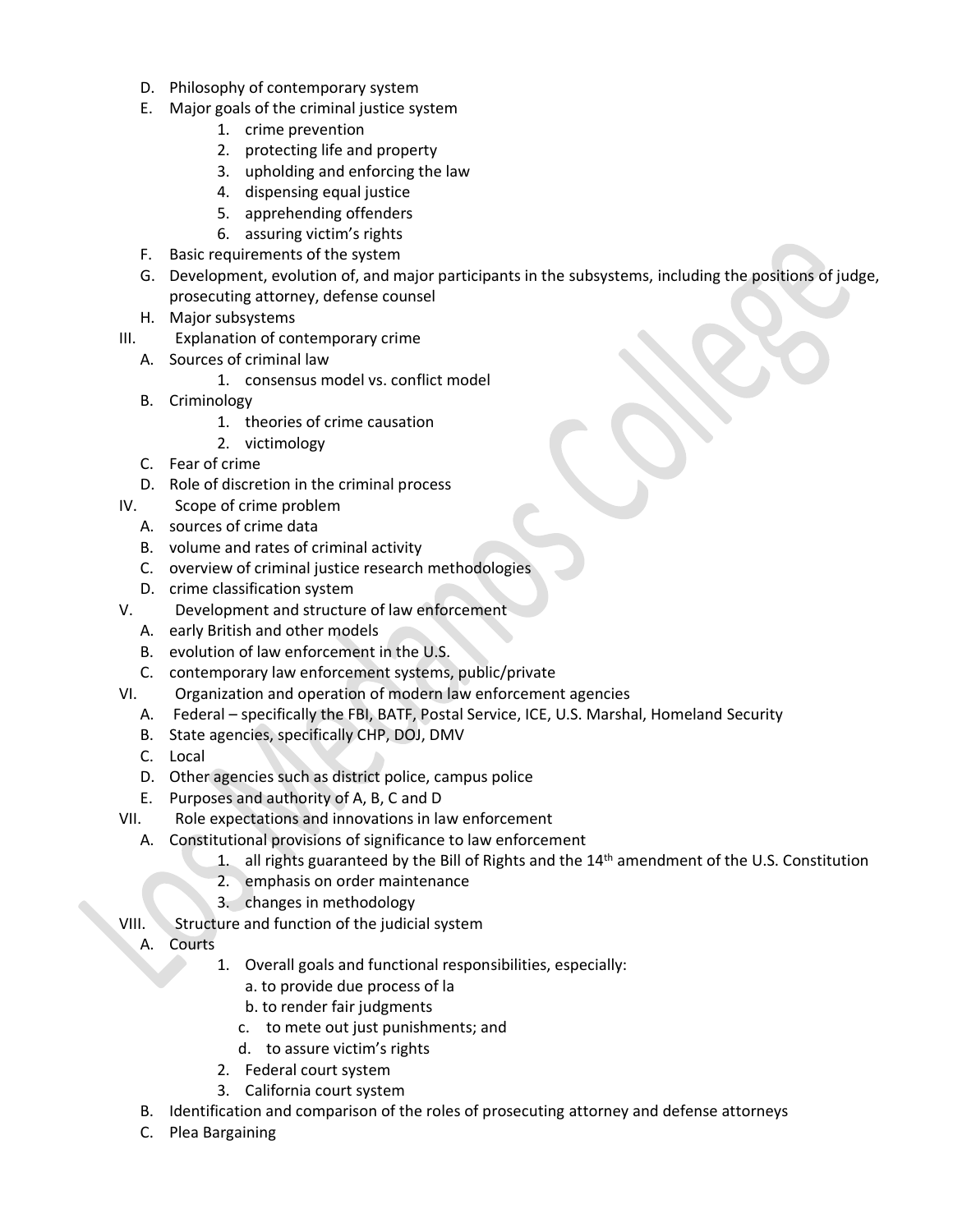- D. Basic steps of criminal process
	- 1. criminal complains
	- 2. arraignments
	- 3. preliminary hearings
	- 4. jury selection
	- 5. trial hearings and motions
	- 6. trial
	- 7. sentencing
	- 8. appeals
	- 9. misdemeanor procedures
	- 10. victim/witness services
- IX. Structure and purpose or the correctional system
	- A. History of corrections
	- B. Goals of the system
		- 1. rehabilitation
		- 2. confinement
		- 3. supervision or parolees/probationers
		- 4. assurance of victims' rights
	- C. contemporary correctional philosophy
	- D. organization of the various systems
- X. Probation, parole and community corrections
	- A. Identification and comparison of the basic elements of probation and parole
	- B. Community based corrections
- XI. Juvenile Justice
	- A. History and background
	- B. Contemporary system
	- C. Trends and issues in juvenile justice
- XII. Professionalism of Personnel
	- A. History
	- B. Present, including special hiring challenges
	- C. Predictions for the future

### **E. REQUIRED COMPETENCIES (PERFORMANCE OBJECTIVES) FOR ARTICULATION:**

- 1. Demonstrate an understanding of criminological theories used to explain crime and criminality.
- 2. Explain the methods, theories, and concepts associated with the sources of crime data, the emerging patterns of criminal activity, and the cost of crime.
- 3. Understand the history, development, structure, and function of the police, courts, and corrections.
- 4. Identify and describe special issues in the criminal justice system involving juvenile delinquency, drugs, and the future development of the system.
- 5. Utilizing conclusions based on research and the relevant theories from the fields of criminology, psychology, sociology, and victimology the student will think critically and creatively about the intellectual, political, ethical and social issues of an effective criminal justice system while also addressing the implications of dealing with a hugely diverse culture.
- 6. Explain the definitions of crime.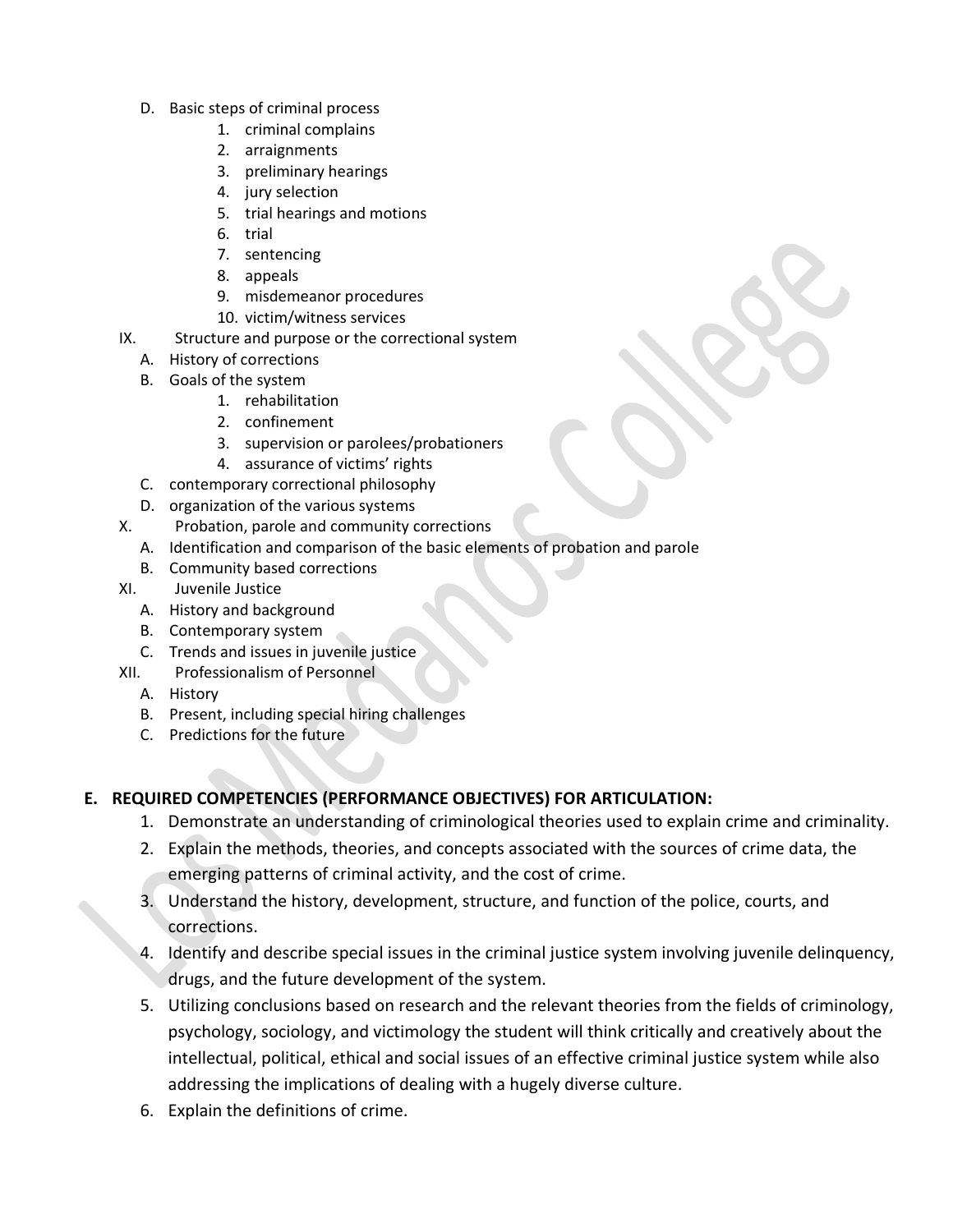### **F. METHODS FOR END OF COURSE ASSESSMENT:**

Assessment of student performance will include but will not be limited to:

- 1. Tests and quizzes, embedded assessments, classroom participation, effort, skill mastery and quality of work, completion of assignments/portfolio, individual projects/group projects, punctuality and attendance.
- 2. Credit by exam: Students must receive a grade of "B" or better on the final exam.

### **G. TEXTBOOKS OR OTHER SUPPORTING MATERIALS**

- 1. Criminal Law and Evidence with PC 832; LawTech Publishing, Randal Davis, MA
- 2. America's Systems of Criminal Justice, 14<sup>th</sup> ed. George F. Cole, 2014

### **H. PROCEDURES AND/OR CRITERIA FOR COURSE ARTICULATION:**

- 1. Complete the ROP Law Enforcement Careers course at Heritage High School with a grade of "B" or better.
- 1. Receive a "B" or better on the agreed upon college/high school final exam procedure.
- 2. Apply for admission at Los Medanos College.
- 3. Be recommended for credit by the high school teacher.
- **4.** Register for CATEMA for electronic recommendation of college credit **within the academic year in which credit was earned.**
- 5. Upon completion of the above, the student will receive on his/her LMC and CCCCD (California Community College District) transcript the units of credit for LMC's **ADJUS-110** course.
- 6. College transcripts will reflect the **FINAL EXAM GRADE** earned and will be notated as \*Credit by Exam.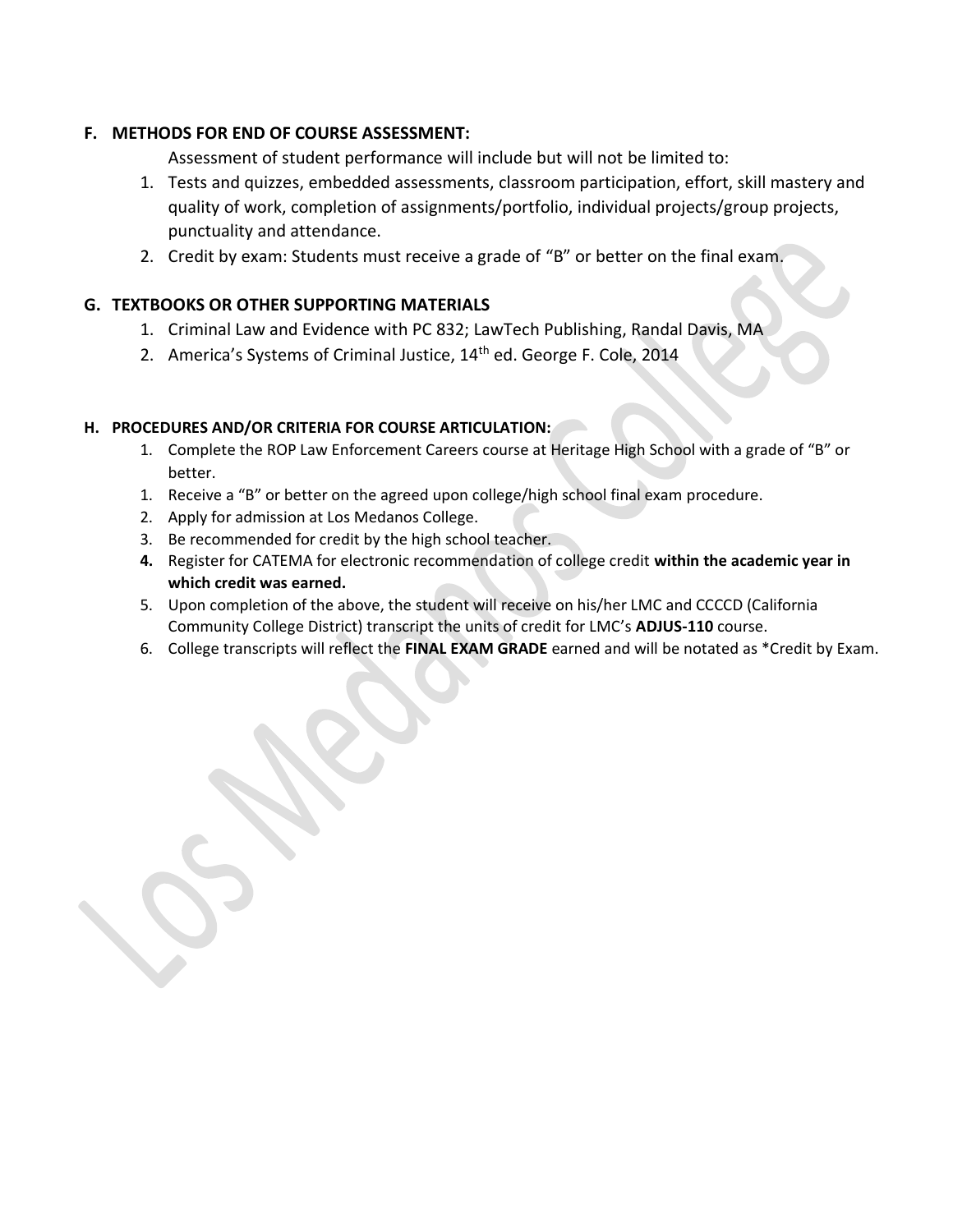### **ARTICULATION AGREEMENT DATE DRAFTED**: October 5, 2021 **VALID ACADEMIC YEARS**: 2021-22 & 2022-23

**LMC COURSE:** ADJUS-110 Introduction to the Criminal Justice System

**HIGH SCHOOL COURSE:** ROP Law Enforcement Careers

 **School:** Heritage High School **Address:** 101 American Avenue, Brentwood, CA 94513

[\\_\\_\\_\\_\\_\\_\\_\\_\\_\\_\\_\\_\\_\\_\\_\\_\\_\\_\\_\\_\\_\\_\\_\\_\\_\\_\\_\\_\\_\\_\\_\\_\\_\\_\\_\\_\\_\\_\\_\\_\\_\\_\\_\\_\\_](https://lmck-12partnership.na2.echosign.com/verifier?tx=CBJCHBCAABAAjQHWebDxbZPE5VBHVNfCHT25s8-TZ3sR)\_\_\_\_\_\_ Natalie Hannum (Nov 2, 2021 13:32 PDT) Natalie Hannum

Natalie Hannum Date LMC Vice President of Instruction

[Aprill Nogarr](https://lmck-12partnership.na2.echosign.com/verifier?tx=CBJCHBCAABAAjQHWebDxbZPE5VBHVNfCHT25s8-TZ3sR)<br>Aprill Nogarr (Nov 2, 2021 13:22 PDT)

Aprill Nogarr Date LMC Interim Dean of Instruction

Anthony Vleet Hailey (Oct 6, 2021 20:23 PDT) Anthony Vleet H

Anthony Hailey Date LMC Faculty

 $\blacksquare$  . The contract of the contract of the contract of the contract of the contract of the contract of the contract of the contract of the contract of the contract of the contract of the contract of the contract of the

### **COLLEGE SIGNATURES HIGH SCHOOL/ROP/DISTRICT SIGNATURES**

 $\frac{1}{2}$ Carrie Q Wells<br>[Carrie J Wells](https://lmck-12partnership.na2.echosign.com/verifier?tx=CBJCHBCAABAAjQHWebDxbZPE5VBHVNfCHT25s8-TZ3sR) (Jan 13 p2 08:45 PST)

**Carrie Wells** Date Date Date Principal, Heritage High School

[\\_\\_\\_\\_\\_\\_\\_\\_\\_\\_\\_\\_\\_\\_\\_\\_\\_\\_\\_\\_\\_\\_\\_\\_\\_\\_\\_\\_\\_\\_\\_\\_\\_\\_\\_\\_\\_\\_\\_\\_\\_\\_\\_](https://lmck-12partnership.na2.echosign.com/verifier?tx=CBJCHBCAABAAjQHWebDxbZPE5VBHVNfCHT25s8-TZ3sR)\_\_\_\_\_\_\_\_ Erik Faulkner (Feb 8, 2022 14:39 PST) Erik Faulkner

Erik Faulkner Date Assistant Superintendent, Educational Services

Dan Hanel

 $\overline{\phantom{a}}$  ,  $\overline{\phantom{a}}$  ,  $\overline{\phantom{a}}$  ,  $\overline{\phantom{a}}$  ,  $\overline{\phantom{a}}$  ,  $\overline{\phantom{a}}$  ,  $\overline{\phantom{a}}$  ,  $\overline{\phantom{a}}$  ,  $\overline{\phantom{a}}$  ,  $\overline{\phantom{a}}$  ,  $\overline{\phantom{a}}$  ,  $\overline{\phantom{a}}$  ,  $\overline{\phantom{a}}$  ,  $\overline{\phantom{a}}$  ,  $\overline{\phantom{a}}$  ,  $\overline{\phantom{a}}$ Dan Hanel **Date** CCCOE Principal of Student Programs, East County

[\\_\\_\\_\\_\\_\\_\\_\\_\\_\\_\\_\\_\\_\\_\\_\\_\\_\\_\\_\\_\\_\\_\\_\\_\\_\\_\\_\\_\\_\\_\\_\\_\\_\\_\\_\\_\\_\\_\\_\\_\\_\\_\\_\\_\\_\\_](https://lmck-12partnership.na2.echosign.com/verifier?tx=CBJCHBCAABAAjQHWebDxbZPE5VBHVNfCHT25s8-TZ3sR)\_\_\_\_\_ Matt Carr (Feb 8, 2022 14:12 PST) Matt Carr

Matt Carr **Date** 

High School Instructor, Heritage High School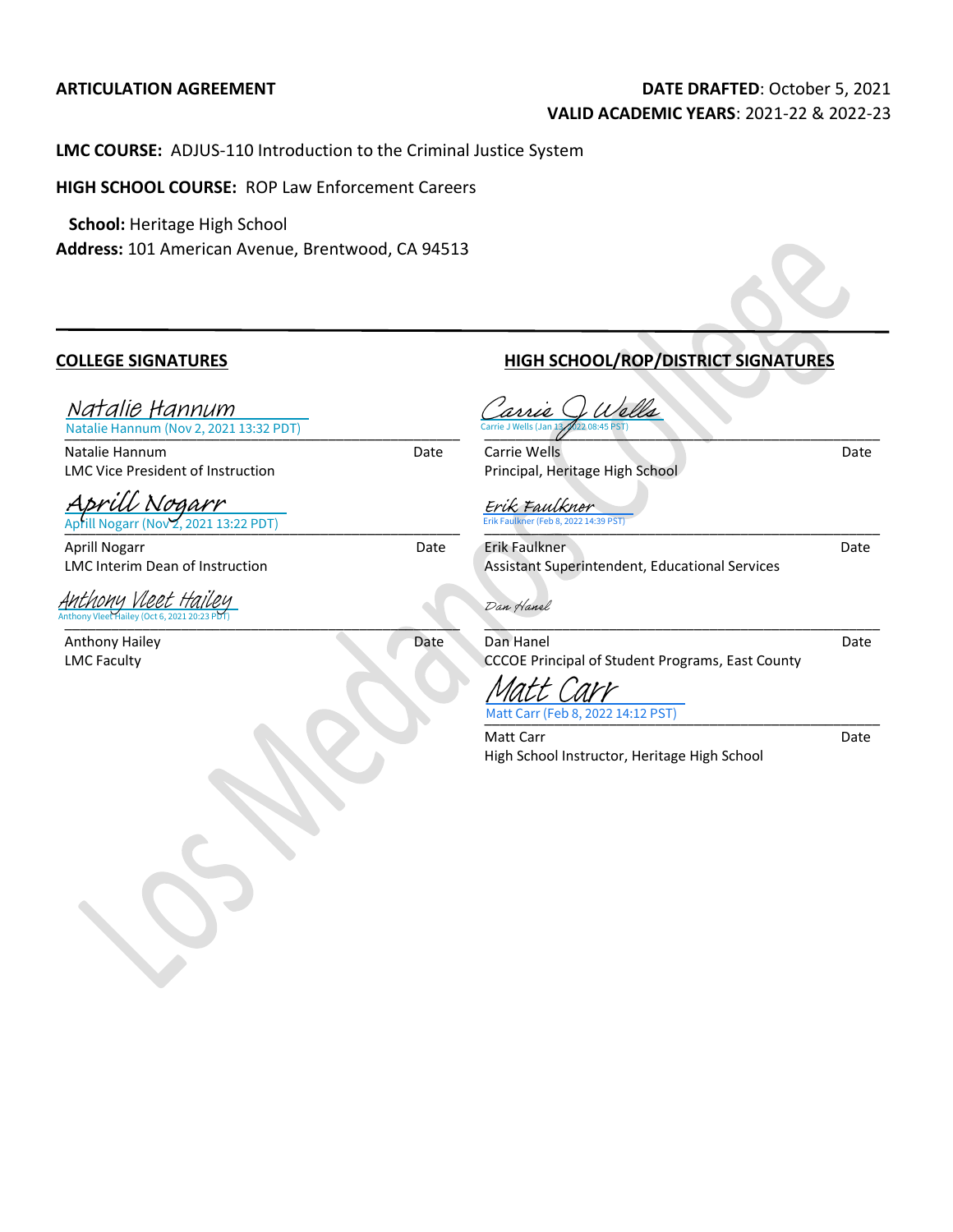# ADJUS-110\_HHS\_FA21-SP23

Final Audit Report 2022-02-08

| 2021-10-05                                   |
|----------------------------------------------|
| Colleen Grim (cgrim@losmedanos.edu)          |
| Signed                                       |
| CBJCHBCAABAAjQHWebDxbZPE5VBHVNfCHT25s8-TZ3sR |
|                                              |

## "ADJUS-110\_HHS\_FA21-SP23" History

- **D** Document created by Colleen Grim (cgrim@losmedanos.edu) 2021-10-05 - 9:25:51 PM GMT
- Document emailed to Anthony Vleet Hailey (ahailey@losmedanos.edu) for signature 2021-10-05 - 9:27:37 PM GMT
- **Email viewed by Anthony Vleet Hailey (ahailey@losmedanos.edu)** 2021-10-07 - 3:22:40 AM GMT- IP address: 104.47.58.126
- $\mathscr{O}_\bullet$  Document e-signed by Anthony Vleet Hailey (ahailey@losmedanos.edu) Signature Date: 2021-10-07 - 3:23:24 AM GMT - Time Source: server- IP address: 67.188.244.36
- $\mathbb{R}$  Document emailed to Aprill Nogarr (anogarr@losmedanos.edu) for signature 2021-10-07 - 3:23:26 AM GMT
- **Email viewed by Aprill Nogarr (anogarr@losmedanos.edu)** 2021-11-02 - 8:20:29 PM GMT- IP address: 104.47.70.126
- $\mathscr{O}_\mathbf{G}$  Document e-signed by Aprill Nogarr (anogarr@losmedanos.edu) Signature Date: 2021-11-02 - 8:22:01 PM GMT - Time Source: server- IP address: 207.62.227.253
- Document emailed to Natalie Hannum (nhannum@losmedanos.edu) for signature 2021-11-02 - 8:22:03 PM GMT
- **Email viewed by Natalie Hannum (nhannum@losmedanos.edu)** 2021-11-02 - 8:31:39 PM GMT- IP address: 104.47.70.126
- $\mathcal{O}_0$  Document e-signed by Natalie Hannum (nhannum@losmedanos.edu) Signature Date: 2021-11-02 - 8:32:04 PM GMT - Time Source: server- IP address: 99.4.124.154
- $\mathbb{E}$  Document emailed to Carrie J Wells (wellsc@luhsd.net) for signature 2021-11-02 - 8:32:06 PM GMT

**IOS MEDANOS COLLEGE** 

POWERED BY

Adobe Sign